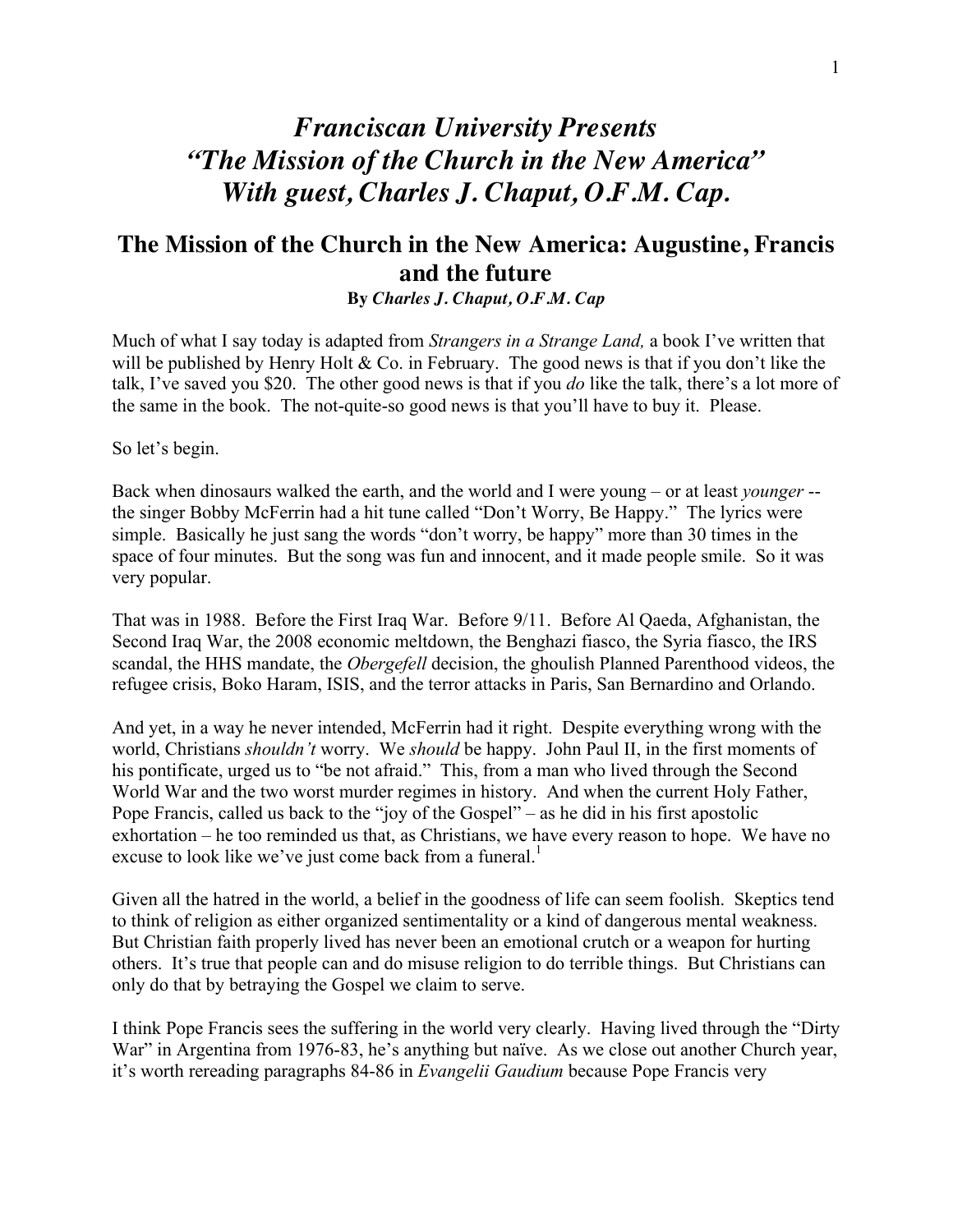forcefully warns us against the kind of pessimism that can turn the hearts of good people into hearts of stone.

"Nobody can go off to battle," Francis writes, "unless he is fully convinced of victory beforehand. If we start without confidence, [we've] already lost half the battle . . . Christian triumph is always a cross, yet a cross which is at the same time a victorious banner borne with aggressive tenderness against the assaults of evil. The evil spirit of defeatism is brother to the temptation to separate, before its time, the wheat from the weeds; it is the fruit of an anxious and self-centered lack of trust."2

Like St. Paul, Francis sees the source of Christian joy in the act of preaching the Gospel; in a passion for living the Good News and actively sharing the person of Jesus Christ with others. This is why he has such urgent words for tepid Christians. This is why he can seem so impatient with believers who let their hearts grow cold. If we don't share our faith, we lose it. Without a convincing faith, we can't experience hope because we have no reason to trust in the future. And without hope, we turn more and more inward and lose the capacity to love.

People typically see the Holy Father as a man formed by the example of Ignatius Loyola and Francis of Assisi. And of course that's true. His spirituality is clearly Jesuit, and his desire for a simple Church close to the poor is clearly Franciscan. But I think his hunger for God also has another source.

In a 2013 homily to the general chapter of the Order of St. Augustine, Francis asked the delegates to "look into your hearts and ask yourself if you have a heart that wants great things or a heart that is asleep. Has your heart maintained [Augustine's] restlessness or has it been suffocated by things?"<sup>3</sup> The passion and restlessness in this Pope's own heart mirror the great Augustine who saw that our hearts can never rest until they rest in God – the God who, in Augustine's words, is "Beauty so old and so new;" the God whom Augustine longed for as life's "sovereign joy."

It might seem odd to link Francis and Augustine because between them runs a canyon of perceived differences in personality and style. For the mass media, Francis is the sunny reformer dragging an ancient institution into the light of the  $21<sup>st</sup>$  century. Augustine is the sober Christian polemicist from a dark and barbarous past. But we should ask ourselves: What really constitutes barbarism? And which moment in history is really the one with more light? There's a paradox about Francis that reporters tend to gloss over. The Pope who smiles so often, speaks so kindly and holds joy in such high regard, also has the awkward habit of talking about the devil.

By his own account, Francis has read *Lord of the World* – Robert Hugh Benson's novel about the Antichrist and the end of the world – three or four times. And when he speaks about the devil, which he does with some frequency, he doesn't mean a symbol of evil or a metaphor about man's appetite for destruction. Francis means exactly what the Church has always taught. Satan is a real personal being, a supremely intelligent spirit, a rebel against God and an enemy of everything human. 4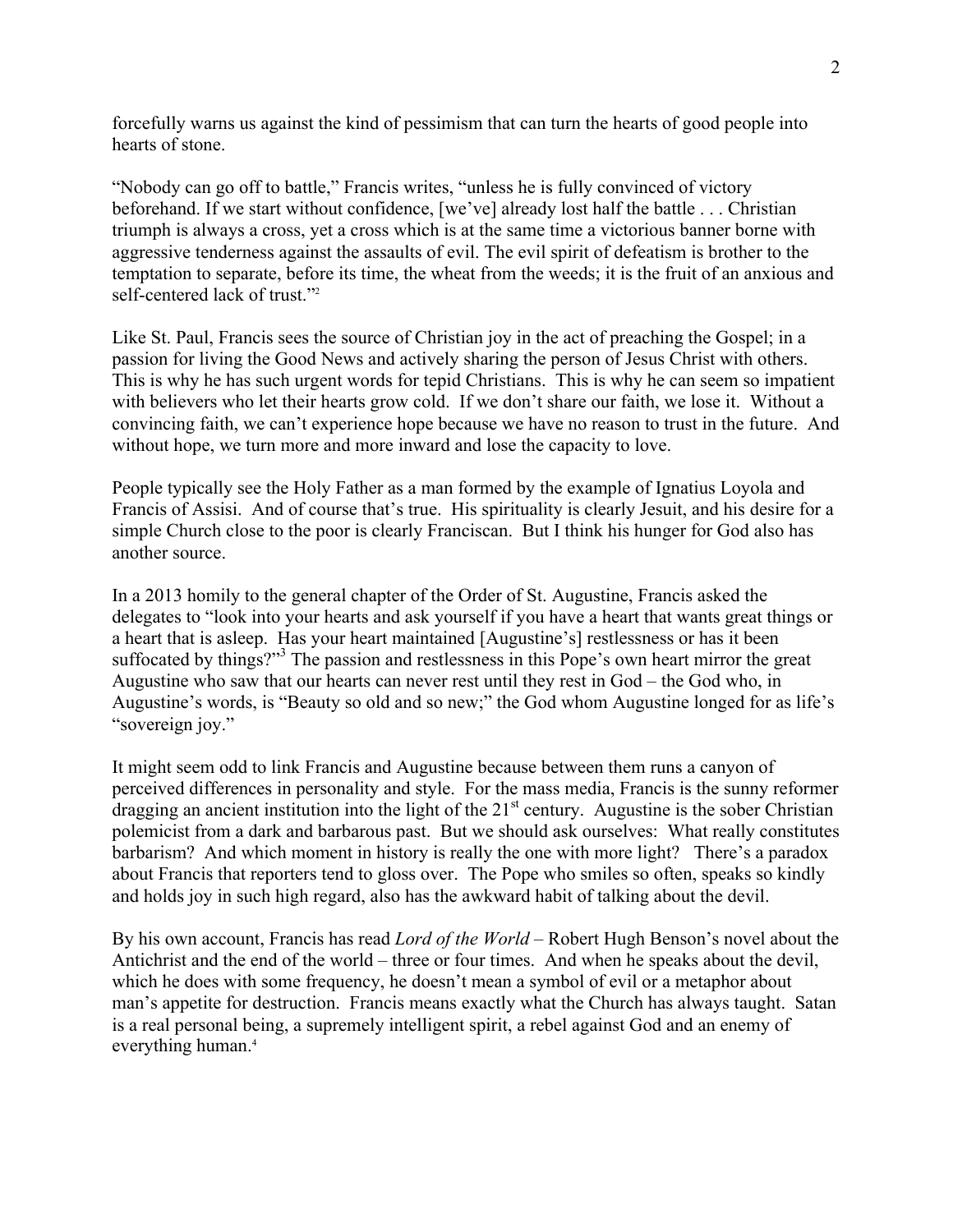*Lord of the World* was published in 1907, right at the start of the 20<sup>th</sup> century. It was a time when the achievements of science seemed sure to bear fruit in a new age of reason, peace, human dignity and progress, without the primitive baggage of God or superstition. If the modern era has a high point of confidence in humanity's independence and possibilities, *Lord of the World* captured its pride perfectly. And yet within 10 years, every shred of that confidence and an entire way of life were destroyed by the First World War. The 20<sup>th</sup> century, despite all of its accomplishments, became the bloodiest in history. It's hard to imagine anyone *not* believing in the existence of the devil after the Holocaust or the Gulag or Pol Pot.

So again, what constitutes barbarism? And which moment in time is really the more challenging -- the world of the fifth century bishop of Hippo, or the world of today's bishop of Rome?

The irony of our present moment is that the same tools we use to pick apart and understand the natural world, we now use against ourselves. We're the specimens of our own tinkering; the objects of our social and physical sciences. In the process, we've lost two things. We've lost our ability to see anything sacred or unique in what it means to be human. And we've lost our capacity to believe in anything that we can't measure with our tools. As a result, we're haunted by the worry that none of our actions really has any larger purpose at all.

The post-Christian developed world runs not on beliefs but on pragmatism. In effect -- for too many people – comfort and security have replaced conviction. Our political institutions haven't changed. Nor have the words we use to talk about rights and laws and ideals. But they no longer have the same content. We're a culture of autonomous consumers that uses noise and distractions to manage our lack of shared meaning. What that produces in its members is a drugged heart – a heart neither restless for God, nor able to sacrificially love and empathize with others.

For Augustine, every person in the world actually belongs to one of two *invisible* cities that will commingle until the end of time – the City of Man, composed of the wicked, distracted and indifferent, and the City of God, made up of God's pilgrim people on earth.

Sinners hide among the saints, and saints among the sinners. Only God knows the truth of each person. And only he can winnow the wheat from the chaff at the end of time. Meanwhile, the two cities overlap. That leaves Christians with the task of living their faith well in a broken world. And it raises a key question: Can an African bishop dead for nearly 1,600 years offer anything useful, here and now, to American Christians who live in a very different world?

I'll answer that with three simple points.

*First,* Augustine would say that we *don't* live in such a very different world. Many of the details of daily life have changed – our tools, memories and expectations; our frames of thought and our command of nature. But the human condition is basically the same. We're born; we grow; we die. We ask what our lives mean. We wonder whether any larger purpose guides the world, and why the people we love age and weaken, and then pass on. Beauty still pierces our hearts. Hurting the poor and the weak still shames us. Augustine's two cities are still with us. And in their essentials, they're still very much the same.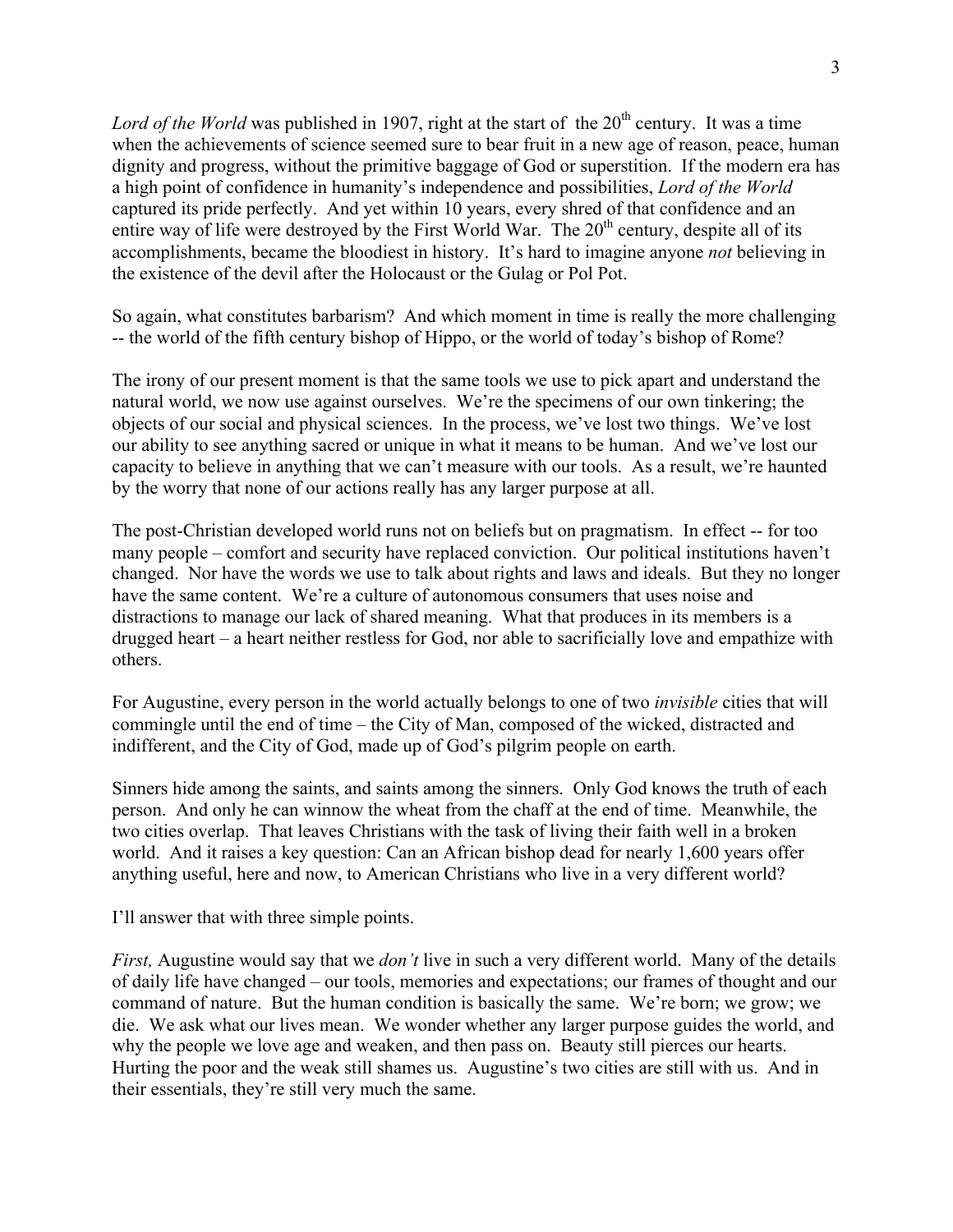*Second,* Augustine would remind us that as long as the City of God and the City of Man are commingled, "we [believers] also enjoy the peace of Babylon." In other words, despite the ugliness that often dominates our politics, the temporal peace provided by the state allows us to sojourn more or less unmolested toward heaven.<sup>5</sup> Therefore Christians have a duty to pray for earthly rulers – even the ones we greatly dislike.

The election earlier this week reminds us that Augustine's attitude toward politics was a mixture of deep skepticism and moral obligation. For Augustine, sin infects even the best human motives. No political party is pure. No political order, no matter how seemingly good, can ever constitute a just society.

But we can't simply withdraw from public affairs. St. Benedict could retreat to the Italian countryside, but Augustine had no such option. He was a bishop intimately tied to his people and their society. Like his people, he was deeply entangled in everyday life. So for Augustine, the classic civic virtues named by Cicero – prudence, justice, fortitude and temperance – could be renewed and elevated by the Christian virtues of faith, hope and charity. Therefore, political engagement can be a worthy Christian task. Public office can be an honorable Christian vocation. But any Christian involvement in politics needs to be ruled by modest expectations and humility. Success, when it happens, will always be limited. No law will ever be ideal.<sup>6</sup>

*My third and final point* is this. If the key sin of the  $19<sup>th</sup>$  and early  $20<sup>th</sup>$  centuries was pride, the key sin of the 21<sup>st</sup> century is despair. The modern world's rejection of any transcendence, of any reality beyond the horizon of this world, has a crippling effect on the human spirit, even within the believing community. There's a great temptation even among many Christians right now to focus on the horizontal to the exclusion of the vertical; to compromise with sinful patterns of life and to reduce Christian truths about marriage, sexuality and other inconvenient matters to a set of beautiful but rarely achievable ideals — which then leads to surrendering the redemptive mission of the Church.

Again: We live in a time when the product of man's reason – the creature we call science – now seems to undermine reason itself; to discredit free will; and to diminish anything unique about what it means to be human. But as a culture, we still cling to the idea that progress is more or less inevitable. And our educated classes often seem willing to believe in just about anything, so long as it doesn't involve God.

Augustine would find none of this surprising. The Rome of Roman greatness, the Rome of people's happy imagination, no longer existed and really never existed when he wrote *City of God.* We need to examine our own nation with the same realism. There's much to love, and a lot worth fighting for, in this country we call our home. As Christians, we're here, in part, to make the world a better place. But this world is *not* our home, not really. And Augustine would tell us never to forget that.

I began my comments today with the words of that great  $20<sup>th</sup>$  century theologian, Bobby McFerrin – *don't worry, be happy –* and the urgency of Pope Francis in preaching the joy of the Gospel. But what do we mean by joy? It's more than satisfaction. More than pleasure or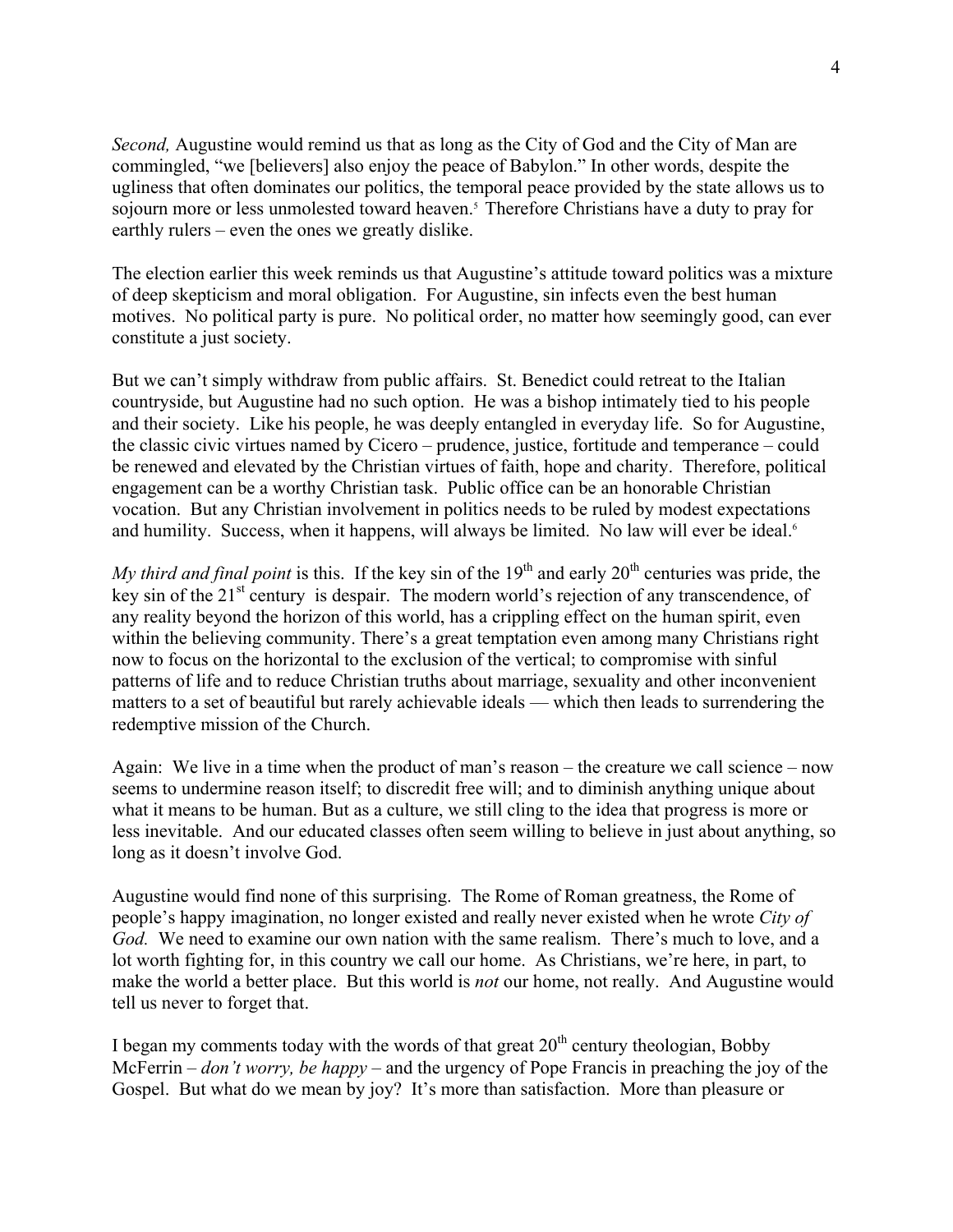contentment. Even the word "happiness" doesn't really capture it. Joy is the experience and indwelling of *delight*. It's the exhilaration we find in the discovery of some great beauty, or truth, or gift, and the passion that drives us to share it with others, even if we suffer in the process. In effect, we don't possess joy; *joy possesses us.*

One of the reasons the Holy Father may seem so frustrated with the state of the Church today is that, in his experience, too many Christians confuse doctrine and law, rituals and structures, with the real experience of faith. Obviously these things are important. Augustine would say that they're *very* important, because without them our faith is disincarnate and little more than a collection of warm feelings. The Church can only be harmed by an overly sentimental or antiintellectual spirit in her work. In an "emotivist" age, the last thing we need is a flight from clear teaching.

But Augustine would agree with Francis that the structural elements of Church life become empty and dead when they're not animated by love; in other words, if they don't proceed from a living relationship with Jesus Christ. We can too easily use them as a hiding place from the real task of discipleship, which is preaching the Gospel by our lives and our actions.

Did Augustine know joy? Read his *Confessions.* You be the judge. In his sermons, Augustine called this earth "a smiling place." Portions of his work read like a litany to the goodness and beauty of creation.7 His biographer, Peter Brown, describes him as a man immoderately in love with the world. And the reason is simple. Augustine loved the world because he was in love with the Author of the beauty and goodness he found there.

What does that mean for us today? I think Augustine would tell us that the real problem with the world is bigger than climate change or abortion or poverty or family breakdown, and it's much more stubborn. The real problem with the world is us.

As Augustine said in his sermons, it's no use complaining about the times, because *we are the times.* How we live shapes them. And when we finally learn to fill our hearts with something more than the noise and narcotics of the wounded societies we helped create; when we finally let our hearts rest in God as Augustine did; then – and *only* then -- the world will begin to change, because God will use the witness of our lives to change it.

Before I close, I want to share just a few final thoughts.

Last Saturday the *Wall Street Journal* ran an essay by two psychologists with the title "A Truce for Our Tribal Politics." The content was praiseworthy. It offered tips on how to get along with people you just spent the last 12 months of an election cycle demonizing -- or being demonized *by.* And much of the counsel was admirable. The authors rightly stressed that "civility doesn't require consensus or the suspension of criticism. It is simply the ability to disagree productively with others while respecting their sincerity and decency."<sup>8</sup>

Normally no one could argue with those words, because they make good sense. As Christians, we always have a duty to treat other persons with charity and justice. Mutual respect is a cornerstone of any good society. But we don't live in "normal" times. The pace and drastic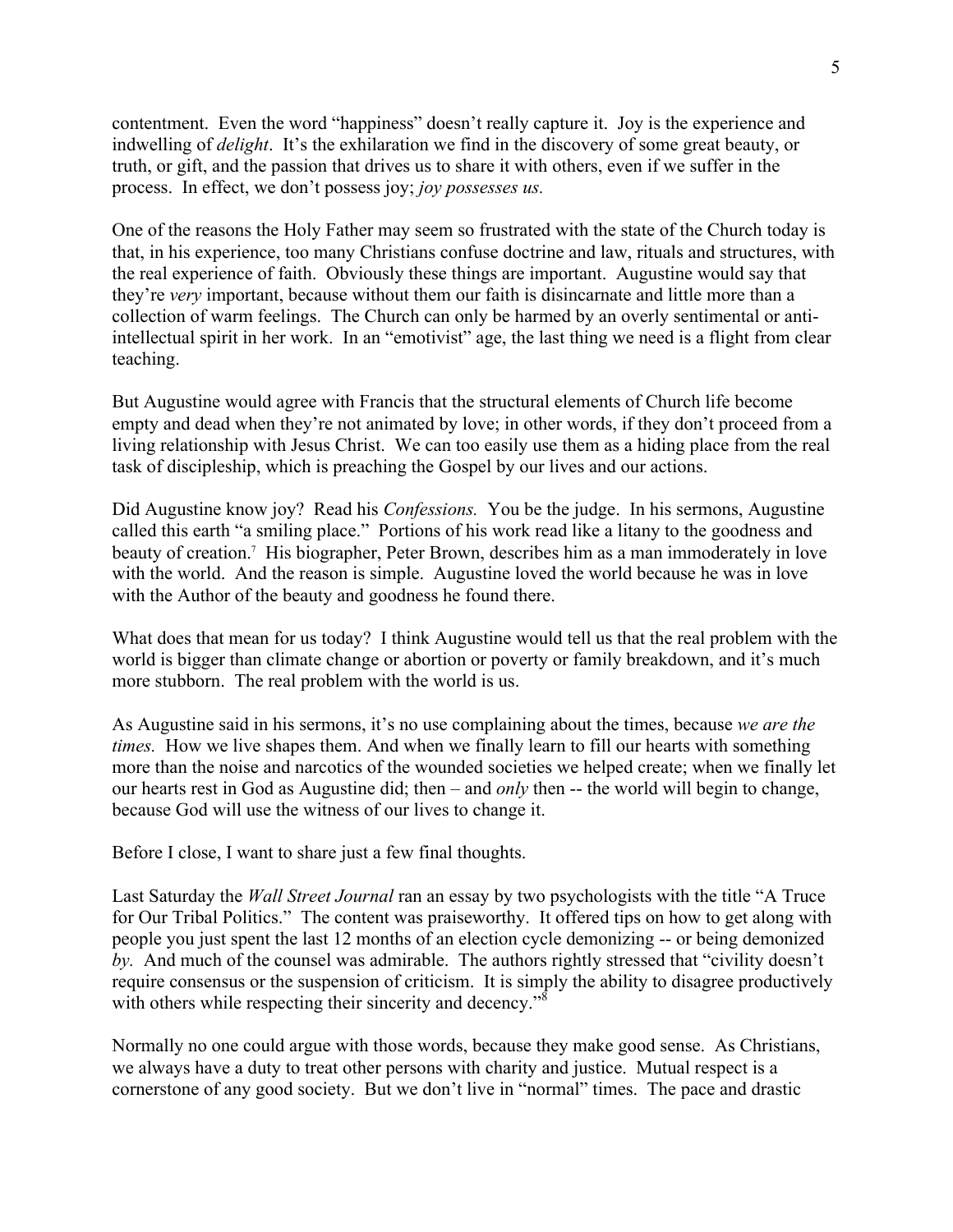nature of the changes transforming our culture prove it every day. This is a time in America when scholars at our leading law schools write legal tracts with titles like "Against Parental Rights."<sup>9</sup> And if the prospect of judges invading the family and stripping away parental rights sounds outlandish, so did the kind of flawed legal reasoning in the *Windsor* and *Obergefell* Supreme Court decisions only a decade ago.

We've just lived through eight years of an administration that came to power on promises of hope, mutual respect, civility and a search for common ground. Then it violated all those things and delivered *exactly the opposite behavior* on a range of issues deeply important to Christian believers. The next four years may be no better. With that in mind, Catholic readers of Saturday's *Wall Street Journal* essay may not *quite* be ready to embrace people who just last week stuffed us in the "basket of deplorables."

That's understandable. It's also prudent. Being soothed when we need to be clearheaded and principled is not helpful. Appropriate anger at being manipulated – let's not forget the WikiLeaks emails -- is not a sin. Not all forceful disagreement is unwarranted, as Jesus himself showed the moneychangers. And not all skepticism is bad.

But for our own sake, and the sake of the people our lives touch, we need to stay anchored in the knowledge of God's love, the God who remains king even as presidents come and go. The mission of the Church in the "new America" – a nation now adrift from its own founding vision - - is the same mission she's had all along. It's to lead souls to salvation, to support the weak, to comfort the suffering, to strengthen the faithful, to sanctify and renew the world wherever possible in the name of Jesus Christ – and in doing all of this, *to speak the truth with love,* whether the powerful want to hear it or not.

Truth without love is a weapon. And love without truth isn't really "love" at all, but merely a sentiment that survives only as long as a person's warm feelings sustain it.

In the end, if we want the *joy* of the Gospel, we need to be willing to love and witness and suffer for the truth contained on every page of the Gospel – the truth which allows the seed of joy to grow; the truth about God and the nature of his love; the truth about the meaning and sanctity of the human person.

The cost of that discipleship, as Dietrich Bonhoeffer famously wrote, is high. But the reward – both in this world and the next -- is infinitely higher.

*Franciscan University of Steubenville, 11.10.16*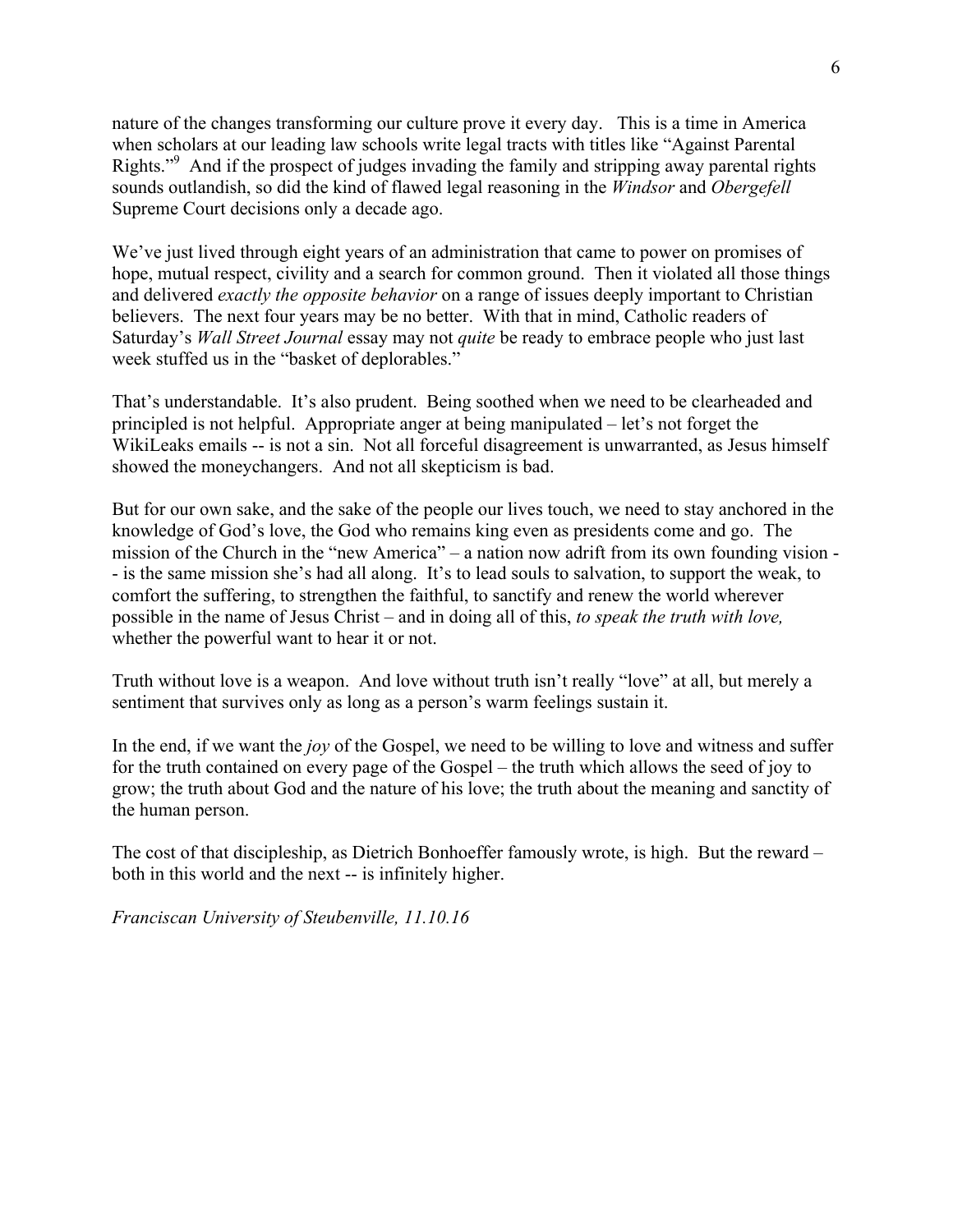**Titles Mentioned on** *Franciscan University Presents* **"The Mission of the Church in the New America" with guest, Archbishop Charles J. Chaput, O.F.M. Cap.**

**\****Render Unto Caesar: Serving Our Nation by Living Our Catholic Beliefs in Public Life* **by Archbishop Charles J. Chaput, O.F.M. Cap. Image. Reprint Edition.**

**\****Strangers in a Strange Land: Living the Catholic Faith in a Post-Christian World* **by Archbishop Charles J. Chaput, O.F.M. Cap. Henry Holt and Co.** 

**\*** *City of God* **by St. Augustine. Penguin Classics. 14th Edition**

**\*** *The Lord of the World* **by Robert Hugh Benson. Apostrophe Books.**

**\*** *The Joy of the Gospel – Apostolic Exhortation* **by Pope Francis. Image. 1st Edition.**

*\* Evangelizing Catholics: A Mission Manual for the New Evangelization* **by Dr. Scott Hahn. Our Sunday Visitor.**

**\*** *The Creed: Professing Our Faith Through the Ages* **by Dr. Scott Hahn. Emmaus Road Publishing.**

**\*** *The Beggar's Banquet: A Personal Retreat on Christ, His Mother, the Spiritual Life, and the Saints* **by Dr. Regis Martin. Emmaus Road Publishing.** 

**\*Available through the Franciscan University Bookstore, 1235 University Blvd., Steubenville, OH 43952. 1-888-333-0381, www.franciscan.edu/bookstore.** 

**For the free handout mentioned during the show, visit FaithandReason.com or contact us at presents@franciscan.edu or 1-888-333-0381.** 

**View previously aired episodes of** *Franciscan University Presents* **at FaithandReason.com.** 



*Academically Excellent, Passionately Catholic* Steubenville, Ohio, USA 1-800-783-6220, Franciscan.edu

<u> 1989 - Johann Stein, fransk politik (d. 1989)</u>

<sup>1</sup> Francis, *Evangelii Gaudium,* <sup>10</sup> <sup>2</sup> Ibid., 85

<sup>&</sup>lt;sup>3</sup> "Pope says Christians should have restless hearts like St. Augustine's," Catholic News Service, August 28, 2013